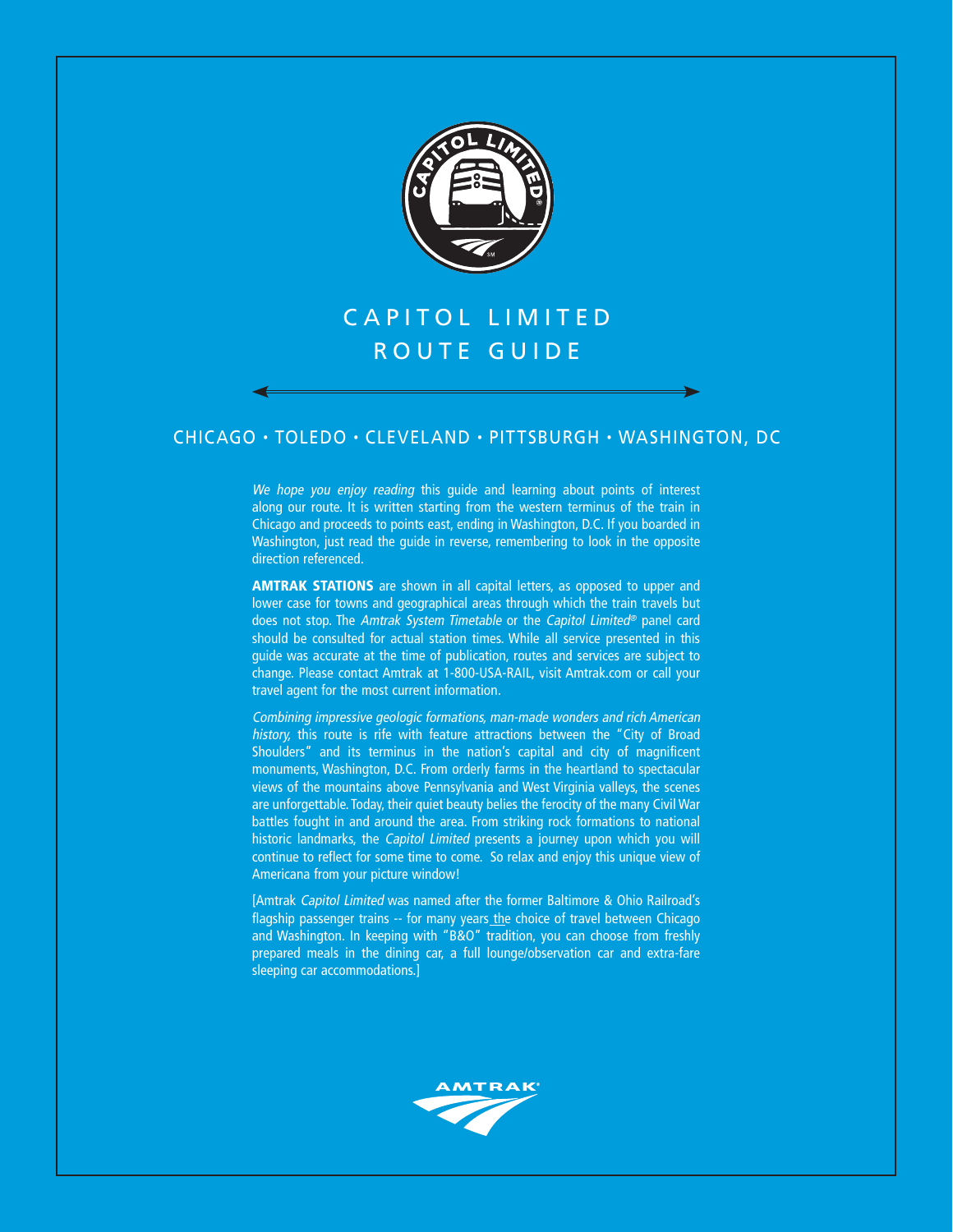# WELCOME ABOARD



Welcome aboard the Capitol Limited,<sup>®</sup> an all-American journey between America's heartland and the nation's capital – from the scenic farmlands of Ohio and Indiana through the Allegheny Mountains and the beautiful Potomac Valley. On board, you will experience the comfort and relaxation of train travel while witnessing some attractive scenery. We are happy to have you aboard today and want to ensure your trip is everything you want it to be. If there is anything that can be done to make your trip more enjoyable, please do not hesitate to call on any Amtrak employee.

#### **THE TRAIN STAFF**

The staff of the Capitol Limited is here to make your trip a special and enjoyable experience.

**Conductor** is responsible for the entire On-Board Services staff as well as ticket collection, the safety of passengers and the safe operation of the train.

**Lead Service Attendant** is responsible for the operation of the Dining car and Dining car staff.

**Lounge Car Attendant** is responsible for the operation of the Café/Lounge car

**Sleeping Car Attendant** is responsible for providing all service for passengers ticketed in Sleeping car accommodations, including room preparation, luggage service and any assistance necessary to ensure a comfortable journey. They can also assist with meal reservations or arrange for your meal to be served in the privacy and comfort of your accommodation.

**Coach Attendant** is responsible for providing service for passengers ticketed in coach. This includes seat assignment, pillow service, luggage service and other assistance to ensure a comfortable journey.

#### **ACCOMMODATIONS**

**Superliner Sleeping** accommodations provide a range of private rooms with amenities for day and night use. From roomettes to bedrooms featuring a private

lavatory and shower, Sleeping car accommodations will suit any need and can be described in more detail by any member of the crew. Please ask to speak to the Conductor regarding the availability of rooms. Amtrak Metropolitan Lounge/ ClubAcela® are available in Chicago and Washington for Sleeping car service passengers.

**Coach** seating provides a wide reclining seat with leg rest, folding tray table and overhead reading light. Free pillows and at-seat meal service are also available.

**Dining** service offers a wide range of full hot meals featuring regional cuisine prepared by Amtrak chefs with specialties unique to the Capitol Limited. The Dining car provides the perfect venue to meet your fellow passengers and enjoy a delicious meal while the scenery glides by your window. Sleeping car accommodation charges include meals in the Dining car while passengers ticketed in Coach may purchase Dining car meals at reasonable prices. Striking scenery and a great staff make dining on the Capitol Limited a memorable experience.

**Sightseer Lounge/Café** is the perfect location for scenic viewing and lighter fare. Large panoramic windows provide the perfect vantage point for sightseeing and making new friends. The Café is located on the lower level of the car offering sandwiches, snacks and beverages.

**HOST RAILROADS** are the freight and commuter railroads that Amtrak contracts with to operate Amtrak passenger trains. The Capitol Limited travels Chicago-Pittsburgh -- Norfolk Southern (NS); Pittsburgh-Washington --- CSX.

Information contained in this route guide as well as described amenities and other on-board features are subject to changes without notice. While gratuities are not required for services provided, it is an appreciated way to convey to an employee that he or she has made your trip more enjoyable.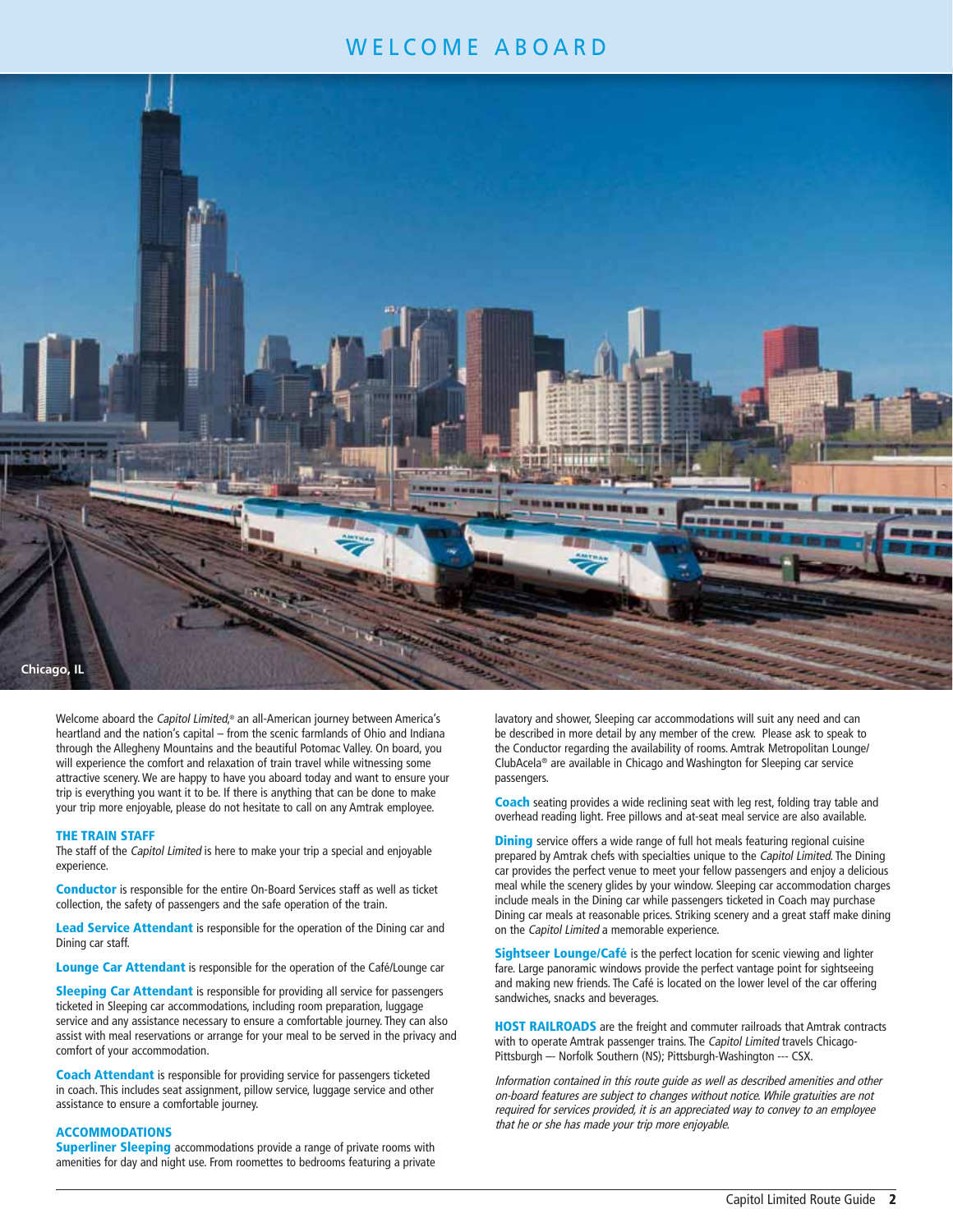

**CHICAGO** As we pull out of the covered platforms in the station, look left for an impressive view of the city skyline. Among its magnificent structures are the Sears Tower, Daley Center and John Hancock Building. Soon, again on the left, is Cellular Field, home of the Chicago White Sox. We now cross the South Branch of the Chicago River, famous for its backwards flow, and where ships ply Great Lakes ports along the Illinois and Michigan Canals. Sanitary engineers reversed its flow in the early 1900s to prevent epidemics. As we cross the Rock Island Railroad at Englewood, imagine the intense rivalry between the Twentieth Century and Broadway Limited trains as they raced one another to New York decades ago. Of note is the New Regal Theater, originally an "atmospheric" motion picture palace where the audience sat in an imaginary courtyard under the stars. Today, it is a showcase for live entertainment. The cemetery on the left is where Harold Washington, the city's first African American mayor, is buried.

Vibrant and energetic, Chicago is the industrial core of the Midwest and a major transportation hub. In the heart of America's agriculture belt, it is a leading distributor of farm products. Its many regional food specialties reflect the city's ethnic and working class roots. Its spirit is also exemplified in its unique architecture; here is where the word "skyscraper" originated in 1885. The arts and sciences are also alive here, with an abundance of world-renowned theaters and museums. Most Amtrak long-distance trains originate or terminate here. Soon we cross the Illinois/Indiana state line.

Roby Just east, power lines and grain elevators dominate the skyline of this area. The Indiana "Skyway" Toll Road, I-90, is on the right.

Hammond-Whiting As we pass through town, consider one of its early residents, Alvah Curtis Roebuck, a farm boy. Moving to Chicago, he started a mail order company with Richard Sears -- and thus began Sears, Roebuck and Co. The town is home to Purdue University. It boasts of one of the country's first professional football teams in the 1920s. Notable natives include the original "Doublemint Twins®" of the famous chewing gum advertisements. A Pullman-Standard plant here produced railroad passenger cars between 1929 and 1981, many of them for Amtrak in the 1970s. In 1911, the "Betzmobile" was introduced here to great fanfare; unable to meet demand, the firm quickly succumbed.

Gary was planned by U.S. Steel in 1906. Many famous personalities grew up in the shadow of its furnaces, including the entertainers of the famous Jackson family, actor Karl Malden and astronaut Frank Borman.

LaPorte Here, between 1896 and 1897, French engineer Octave Chanute launched the Age of Flight with manned glider excursions on the high dunes that ring the shores of Lake Michigan. His designs were the basis for aviation projects around the world – including a motorized version built by the Wright Brothers in 1903.

**SOUTH BEND** To many, this city is synonymous with Notre Dame, both the university and the football team. Its famous golden dome arises in the distance on the left. To others, it is virtually defined by the Studebaker Corporation, which started making wagons here in 1852, came to prominence, and finally ceased auto making here in 1963. Its museum is a collection of vehicles from its 150-year history of production.

Note: The time change occurs here during the fall. When traveling eastbound between October and April, set your watch one hour ahead before arrival. When traveling westbound, set your watch one hour back departing South Bend.

**ELKHART** When Seventy-Six Trombones Come a Marchin' In -- it has to be Elkhart, which townspeople say was the inspiration for Broadway's hit, "The Music Man." For many years, it was known as the Brass Musical Instrument Capitol. Charles Conn made the first U.S. produced cornet here. Miles Laboratories, original maker of Alka-Seltzer,® was founded in Elkhart. Today, it is known as the "Mobile Home Capital" due to its large RV manufacturing base, and it hosts one of the country's premier jazz events each June.

**WATERLOO** is our last stop in the Hoosier State. Founded in 1856, the town was named for its co-founder, Miles Waterman. Some wanted the town to be named Waterman, but he declined this honor and supported Waterloo, a popular name not only in this area but across the U.S.; there are 30 such towns in 26 states currently in existence. The American version of Waterloo is most likely derived from the town of the same name in Belgium where Napoleon's army was defeated. The phrase "met his waterloo" originated from this event, meaning a defeat, ruin, collapse or downfall.

#### **Indiana/Ohio State Line**

Note: The change to daylight savings time occurs here in the spring. When traveling eastbound between April and October, set your watch one hour ahead after departing Waterloo. When traveling westbound, set your watch back one hour before arriving in Waterloo.

Bryan Did you ever play with an "Etch-a-Sketch®" toy as a child? If so, you've got a connection to this, the home of its maker, the Ohio Art® Company. Also delighting children is the world's largest maker of candy canes and lollipops, the Spangler® Company. Some of the town's many artesian wells still flow today, giving rise to its nickname, "The Fountain City." WNBO radio here is the nation's first to be solar powered. From here to Toledo, the 68.5-mile straight track is known as one of the "Air Line" routes due to its lack of even a single curve.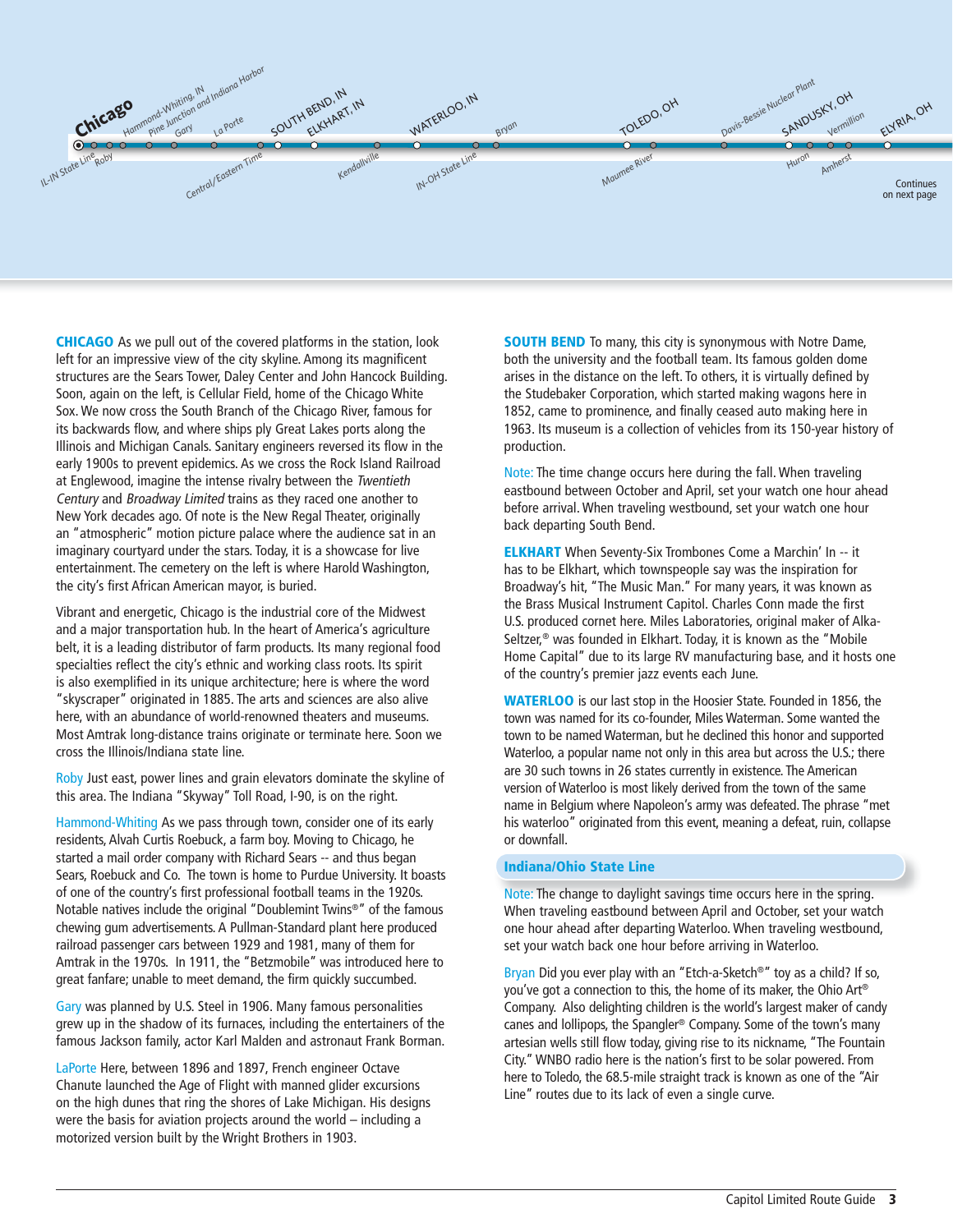

**TOLEDO** was founded in 1833 where the Maumee River enters Lake Erie. Fort Miami to the south is where General "Mad" Anthony Wayne defeated the Indians in 1794, clearing the settlement of Northwestern Ohio and Northern Indiana. Congress had to intervene to prevent Ohio and Michigan from warring over ownership of Toledo in 1835. Today, Toledo is the Glass Capitol of the World, being home to Owens-Corning.® During daylight hours, watch for some of the world's largest grain elevators. Its largest employer for most of the last century was Jeep's® original manufacturer, Willys/Overland. Although the town's well-known industrial base has contracted in recent years, it remains headquarters for the Big Three automakers' factories and parts suppliers. However, health care now leads the economy. Satirist P.J. O'Rourke, actor Jamie Farr and actress/model Katie Holmes all hail from Toledo.

During the night, we pass a huge nuclear power facility identifiable by massive plumes of steam. We cross the Portage River at Clinton, known as the "Walleye Capital of the World" due to an abundance of the fish caught here every year.

**SANDUSKY** To the left in the distance is the top of Cedar Point's roller coaster, one of the world's largest ride parks. Oliver Hazard Perry defeated the British fleet in 1813; a monument here stands testament. Possessed of an excellent natural harbor surrounded by islands, this is the second largest Great Lakes coal-shipping port. A network of abolitionists used its station on the "Underground Railroad" to help slaves escape to freedom before the Civil War. The city was the setting for the 1995 film, Tommy Boy.

Huron Thomas Alva Edison was born in the hamlet of Milan eight miles inland from here in 1847. Equipped with three months of formal schooling, he went on to own more patents than any other inventor. On the way into town, we cross the Huron River; on the way out of town, the Vermillion River, a tributary of Lake Erie.

**ELYRIA** was the birthplace in 1919 of the International Society for Crippled Children; the Easter Seal Society followed in 1934. Elyria became a notable whistlestop in American political history during the 2008 Presidential campaign when then-candidate John McCain and "folkhero" Joe the Plumber met at a rally and posed for photographs that were transmitted around the world. To the southwest is Oberlin College, one of the first to have coeducational classes. The city was named after its founder, Herman Ely, in 1817.

**CLEVELAND** is the largest city in the state, a leading manufacturing, trading and cultural center in the Midwest, and home to the Rock and Roll Hall of Fame Museum. Playhouse Square Center is the second largest performing arts center in the U.S. One Playhouse Square was the original studio where disc jockey Alan Freed popularized the term "rock and roll." Many films have been shot here, including scenes

from Spider Man™ 3, as well as the TV sitcom The Drew Carey Show. The city lies on the southern shore of Lake Erie, at the mouth of the Cuyahoga River; the half-mile-wide river valley divides the city into an east and west side. The city has been home to famous political and business leaders, including President James A. Garfield; John Hay, Secretary of State under President McKinley; and self-made millionaire John D. Rockefeller. The Man of Steel, Defender of Truth, Justice and the American Way, Superman, was the 1932 brainchild of two Clevelanders, Jerry Siegel and Joe Shuster.

**ALLIANCE** is, like many Ohio towns, built around the campus of a small college, Mount Union. Notable native Len Dawson, playing for the Dallas Texans (later becoming the Kansas City Chiefs), completed a 10-year run as the former AFL's highest rated career passer. Although he participated in a losing effort against Green Bay in Super Bowl I, he earned MVP accolades for his victory over the Vikings in Super Bowl IV. Nearby is Canton, long-time home of President William McKinley.

Garfield is named after President James A. Garfield, elected in 1880 and assassinated the following year.

Salem is one of many Ohio towns named by New England settlers for their Northeast homes.

#### **Ohio/Pennsylvania State Line**

Beaver Falls The great "Broadway" Joe Namath was born in this Pennsylvania town.

**PITTSBURGH** is sited between the Allegheny and Monongahela Rivers, which join here to form the Ohio River. George Washington first surveyed the site in 1753 after being sent to report on its military potential. Pittsburgh has 446 bridges, besting Venice Italy, and its steeply sloped topography can be traversed by 712 sets of stairs comprising more than 24,000 vertical ft. – greater than San Francisco, Portland and Cincinnati combined.

Long known as the "Steel City," a more appropriate name today might be the Renaissance City. The first such renaissance occurred following World War II when a \$550 million program to cut pollution was put into effect. The 1970s and 1980s offered yet a second renaissance, shifting from a manufacturing economy to one based upon service and technology, and an urban transformation bringing about new office and shopping complexes. Today, not a single ton of steel is produced here or anywhere nearby.

Several "firsts" are attributable to Pittsburgh: synthetic insulin, the polio vaccine, the commercial nuclear power reactor and the allaluminum skyscraper. The University of Pittsburgh was first to use numbers on its athletic jerseys, and the Pittsburgh Steelers were the first to win four Super Bowls. Western Pennsylvania has produced many sports stars.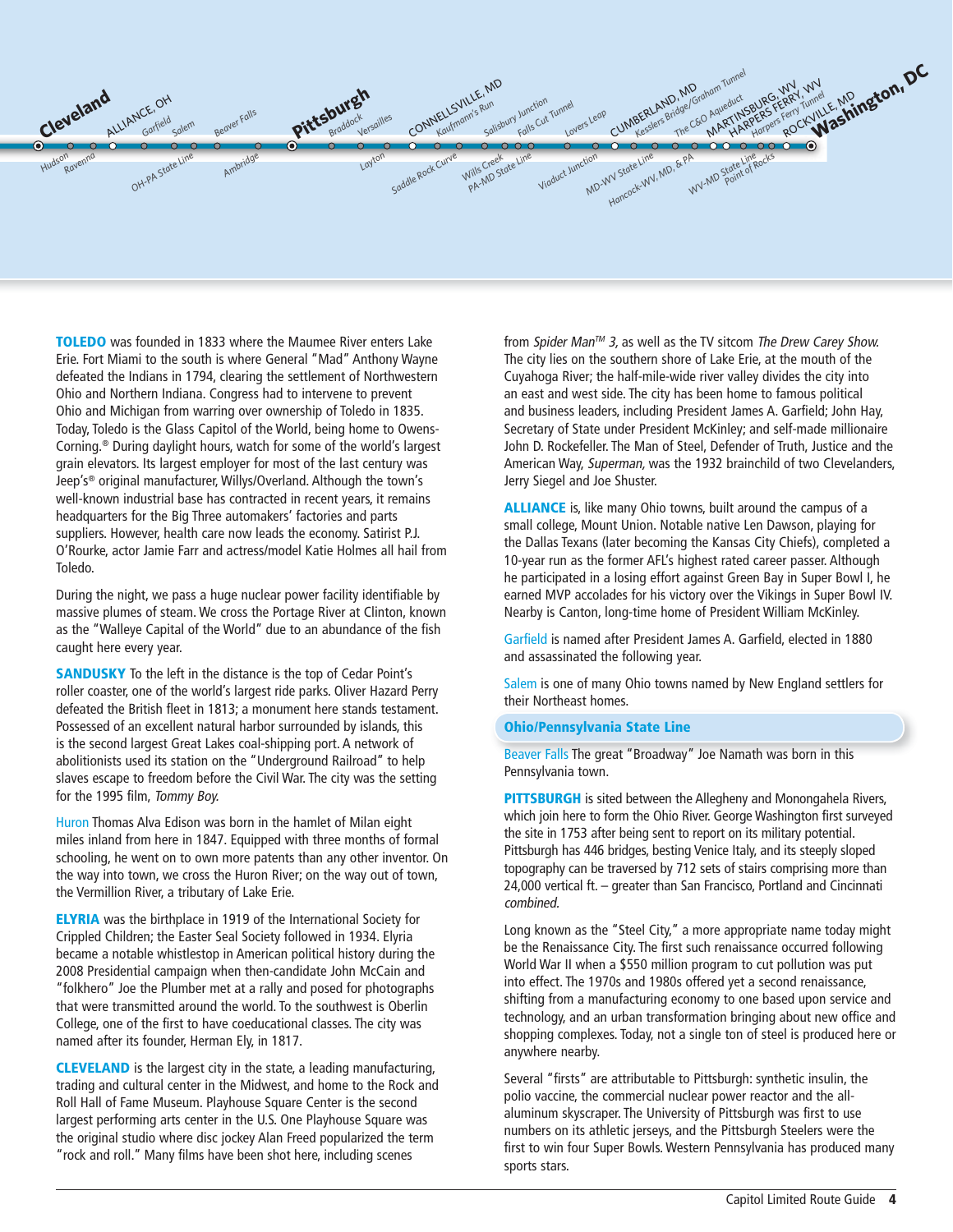Braddock is a suburb of Pittsburgh named for General Edward Braddock, a British Army officer who died trying to wrest the area from the French in 1755. The battle was a key event beginning the French and Indian War. After Braddock's death, a young colonel named George Washington took command and led the retreat of British and Colonial forces west from this site to Fort Necessity. Washington ordered Braddock's body to be buried in the middle of the road to keep the enemy from knowing of his death.

We now pass the J. Edgar Thompson Works, built by steel magnate Andrew Carnegie. Next we see the former giant Duquesne Works steel mill, named after an early French fort. Legend has it that a fortune in gold and silver is buried here, the payroll of British soldiers, hidden during the French and Indian War.

**CONNELLSVILLE** If you are traveling eastbound, dawn may be breaking as we pass through this city. A former coal mining town, its newspaper, The Daily Courier, has been in continuous publication for over a century. Founded in 1793 by Zachariah Connell, the location made a natural stopping place for travelers to build rafts and float down the river.

Kaufmann's Run marks a small stream flowing down from the famous home, "Fallingwater," designed by Frank Lloyd Wright and commissioned by the Edgar Kaufmann Sr., owner of the famous department store in Pittsburgh.

Saddle Rock Curve Shortly after leaving Markleton, the train veers left and a large boulder, shaped like a western saddle, becomes visible on the right.

Atlantic Look left to see several square, cave-like holes cut into the rock face of the mountain – all that remains of an  $18<sup>th</sup>$ -century millstone quarry. The most recent census indicates that the town is home to 43 persons in 12 households containing nine families.

Garrett was named after a president of the B&O Railroad. When steam locomotives ruled the rails, this town was a "helper" station that dispatched engines to help trains up the steep grade.

Meyersdale To the right side of the train, look for Mount Davis, the highest point in Pennsylvania at 3,213 ft.

Sand Patch marks the summit of the Alleghenies and the Eastern Continental Divide. Rain falling on the west end of the tunnel flows to the Gulf of Mexico and rain falling at the east end of the tunnel flows to the Atlantic Ocean. This is a prime railfan location because of the 1.94% grade.

#### **Pennsylvania/Maryland State Line**

The state line doubles here as the famous Mason/Dixon Line. Known by most people as the dividing line between free and slave states before the Civil War, the line was actually surveyed between 1763 and 1767 to settle another dispute – which state owned which land. English astronomers Charles Mason and Jeremiah Dixon undertook the task to divide Pennsylvania, Maryland, Virginia and West Virginia (then a part of Virginia). It wasn't until 1863, during the early stages of the Civil War, that West Virginia joined the Union, at which point the line separated slavery from freedom. Railroad engineers who built this section of track followed the path of least resistance regardless of which state it led them through.

Cumberland Gap This natural gap in the mountains has provided people with East/West passage for centuries. On the east end is famous Lover's Leap. Legend holds than an Indian princess fell in love with a federal soldier; the couple wished to wed but the princess' father forbade it. In despair, they climbed to the top of a 1,000-ft. cliff of Wills Mountain (to the right) and leapt to their death.

Viaduct Junction This is the beginning of the most historic main-line track in America. The B&O was chartered in 1827 as the nation's first common carrier railroad. Finished in 1852, the line stretched from Baltimore to Wheeling, West Virginia.

**CUMBERLAND** was once known as the "Queen City of the Alleghenies" with its rolling hills, winding waterways and mountain views. Note street signs on the left marked "Queen City" precinct. Situated 655 ft. above sea level, it was once the second largest city in Maryland. Buildings with impressive spires create a unique skyline, and quaint houses dot the hillsides. The oldest existing building, the George Washington Headquarters, was built in the 1750s. Numerous early coal, canal and railroad barons lived on Washington Street in ornate mansions, several of which have been restored. Today, Cumberland is the commercial and railroad center of Western Maryland and a focal point of the region's growing tourist industry. Notable residents include actor William H. Macy, who was junior and senior class president at Allegheny High School.

## **Maryland/West Virginia State Line**

Kesslers Bridge/Graham Tunnel When entering and exiting the 1,592 foot tunnel, we are in West Virginia – but while traveling through it, we are in Maryland. West Virginians are prone to joke that you see the best part of Maryland inside the tunnel.

Hancock is a small community straddling the Potomac River, its south bank in West Virginia, its north bank in Maryland and its extreme northern edge in Pennsylvania.

**MARTINSBURG** station on the right, the red brick four-story building with two wooden porches, is the oldest working train station in the U.S., having been in continuous use for over 160 years. Built in 1847, it is the only structure in Martinsburg to survive the destruction of the Civil War, and is a designated a National Historic Landmark. The town and the railroad complex on the left changed hands many times during the conflict. From here on into Washington, these gently rolling hills and peaceful farmland were the haunts of both Confederate and Union armies. Campaigns into the Northern states often crossed the tracks – notably, the Confederate movements to Gettysburg, Antietam and Monocacy. At one point, the Confederates even stole the railroad itself. General Stonewall Jackson hijacked 14 engines and numerous cars loaded with supplies. Officers of the B&O Railroad were so impressed by the feat that they made the raid's commanding officer its master of transportation after the war. The B&O shops and roundhouse comprise another National Historic Landmark, significant for its architecture, the aforementioned theft and the role it played in the Great Railroad Strike of 1877 -- the first of its kind in the U.S. Today, the Internal Revenue Service facility here processes a large percentage of electronically-filed tax returns.

**HARPERS FERRY,** where Virginia, West Virginia and Maryland meet, as do the Potomac and Shenandoah Rivers, was called by Thomas Jefferson "perhaps one of the most stupendous scenes in nature." Originally a trading post, George Washington located a federal arsenal here in 1798, a decision that proved pivotal to events some 60 years later. The town became famous when, in 1859, abolitionist John Brown and his small band tried to seize the facility and touch off a slave revolt in the southern states. Colonel Robert E. Lee rushed federal troops to the scene on trains, the first time in history that a railroad was used for military purposes. The raid was soon ended and Brown hanged.

Its strategic location and the arsenal caused it to change hands 13 times during the Civil War. A small Union force destroyed the facility to prevent it from falling into Confederate hands. The arsenal had pioneered the use of interchangeable parts in firearms, invented by Captain John H. Hall. In 1944 most of the town became part of the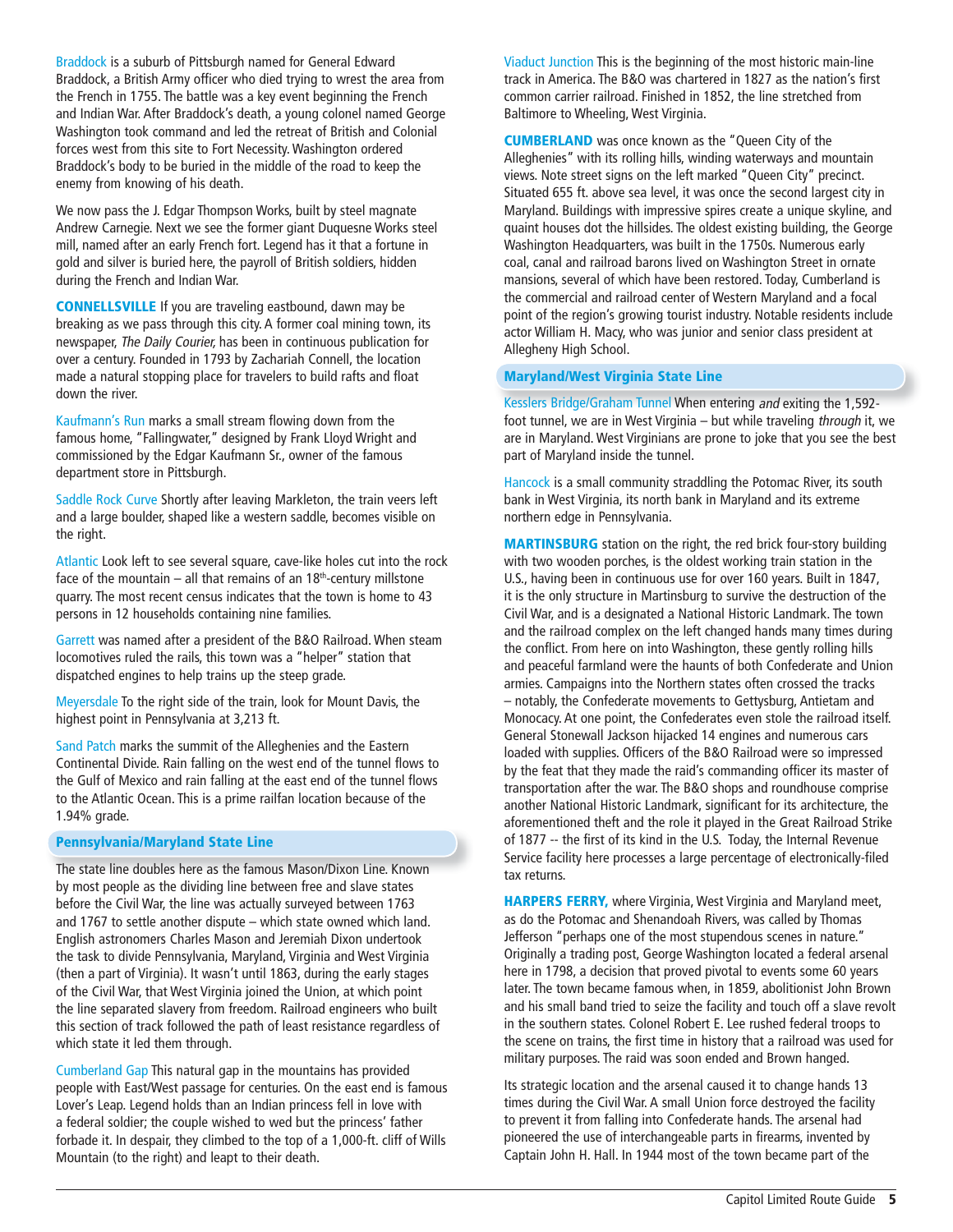

National Park Service and is maintained as a National Historic Park; many of its old homes are on the National Register of Historic Places. We now cross the Potomac River over a V-shaped bridge plunging into a tunnel on the Maryland side riverbank. The C&O Canal on the right is 186 miles long, running between Georgetown in Washington, D.C. and Cumberland, MD, and is the longest national park in the U.S.

The Appalachian Trail Look for a white lock tender's house on the right and the ruins of a canal to mark the crossing of the longest continuous footpath in the world, the 2,050-mile-long Appalachian Trail.

Point of Rocks A quaint old Victorian depot designed by Francis E. Baldwin, architect for the B&O Railroad, marks the spot where the rail line from Washington joins the original B&O main line from Baltimore. Commuter trains from Martinsburg serve this stop and Harpers Ferry to Washington, D.C., as these communities are home to federal and other workers in the city.

Germantown marks the unofficial beginning of Washington, D.C. suburbia. Once rolling farmlands, it is now full of homes.

**ROCKVILLE** is the second largest city in Maryland. After we pull out of the station, note a small white church on a hill, St. Mary's, final resting place of F. Scott Fitzgerald. The author had expressed his desire to be buried in the country!

Garrett Park was named for John B. Garrett, then-president of the B&O Railroad, settled in 1890 as a summer retreat for railroad executives. Note the many beautiful Victorian homes nestled in the wooded area to the right of the tracks. The town made headlines when, in 1890, The Washington Post reported that a local resident had installed indoor plumbing and a toilet in her home. Local outrage over this danger to health and decency standards forced the removal of these contraptions.

**WASHINGTON, D.C.** On approach, look to your right for a glimpse of the blue and gold dome and bell tower of the largest Roman Catholic Church in the U.S., the Shrine of the Immaculate Conception. It is also the site of Catholic University.

Besides the White House and the U.S. Capitol, the city boasts monuments, museums and cultural attractions aplenty, including the Smithsonian Institution, Lincoln and Jefferson Memorials, Washington Monument, WWII Memorial, Vietnam Veterans Memorial, National Zoo, Kennedy Center and U.S. Botanic Garden. Washington Union Station was opened in 1907. Designed by Daniel Burnham, it was restored in 1988 and is today one of the biggest tourist attractions in the city, housing shops, restaurants, theatres, Washington Metro light rail and Amtrak.

Welcome to Washington! We hope that you have enjoyed this guide and your trip!

**Welcome to Washington! We hope that you have enjoyed this guide and your trip!**